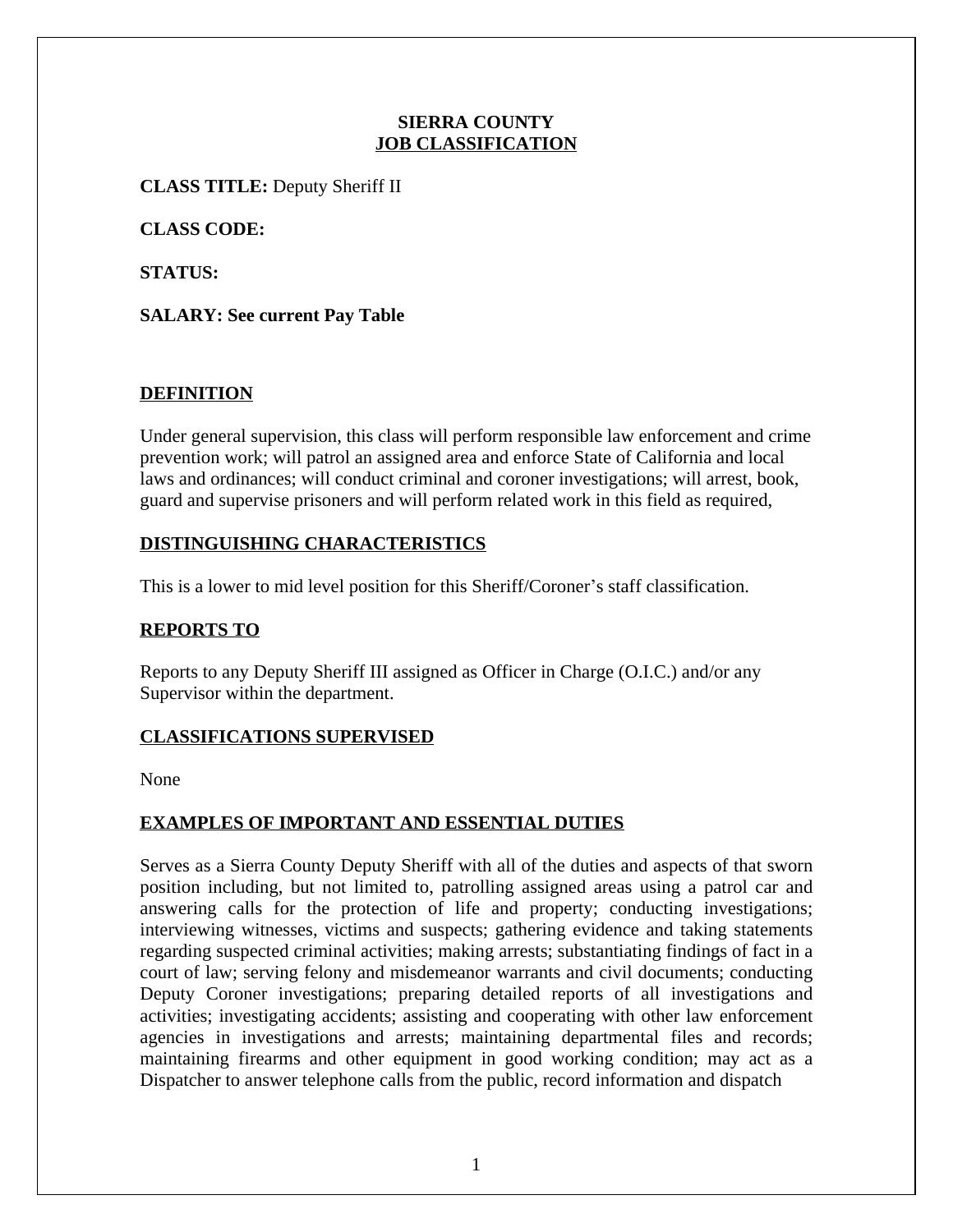calls to patrol units as necessary while maintaining records of radio transmissions; may act as a Corrections Officer to receive, book, search, fingerprint and photograph new prisoners as well as perform jailer duties as assigned; may act as Courts Bailiff as assigned; and may act as an Emergency Medical Technician.

## **TYPICAL PHYSICAL REQUIREMENTS**

## **Hearing**

Corrected hearing to a normal range that is adequate to hear and understand conversations in both quiet and noisy environments with the ability to localize from which direction a sound is coming. This classification must possess the ability to discriminate among both speech and non-speech sounds, i.e., to hear and correctly understand individuals being interviewed, to hear and correctly understand radio transmissions while operating a motorized vehicle, to hear scuffling, the opening and closing of doors, or of firearms being loaded in order to determine safe entry or exit of a situation or building or to detect the approach of vehicles, people, animals, machinery and to anticipate potentially unsafe situations.

### **Vision**

Corrected vision to a normal range that is adequate to meet California Department of Motor Vehicles criteria for required licensing. Accuracy in far vision is important such as to determine whether someone twenty feet away is armed or holding a non-weapon item. If an officer loses his/her glasses or lenses, the officer must have adequate uncorrected vision to find his/her partner, vehicle, weapon or radio to summon assistance. Accurate color vision is necessary to properly describe evidence, suspects and vehicles.

#### **Dexterity and Coordination**

Must possess the arm strength and range of motion, which is sufficient to write, use firearms and subdue and arrest suspects. Must possess the coordination and explosive strength to run at least 440 yards and be able to communicate and perform tasks at the end of that distance. Must possess the mobility to walk distances with coordination and balance in both light and dark environments on uneven, irregular surfaces and steep inclines. Must have the finger dexterity and hand/arm steadiness to adequately load and operate firearms accurately, handcuff suspects, drive a vehicle while operating the vehicle's radio and use a computer or typewriter keyboard. Must have the ability to move arms or legs rapidly such as to use weaponless defensive tactics, climb fences, subdue a combative person and write reports by use of a computer or typewriter.

#### **Physical Strength**

Must have the muscle strength to lift, push, pull and carry objects weighing in excess of 100 pounds. Must have the stamina and balance necessary to perform such tasks as walking long distances, running up stairs, scaling fences, climbing up and own inclines in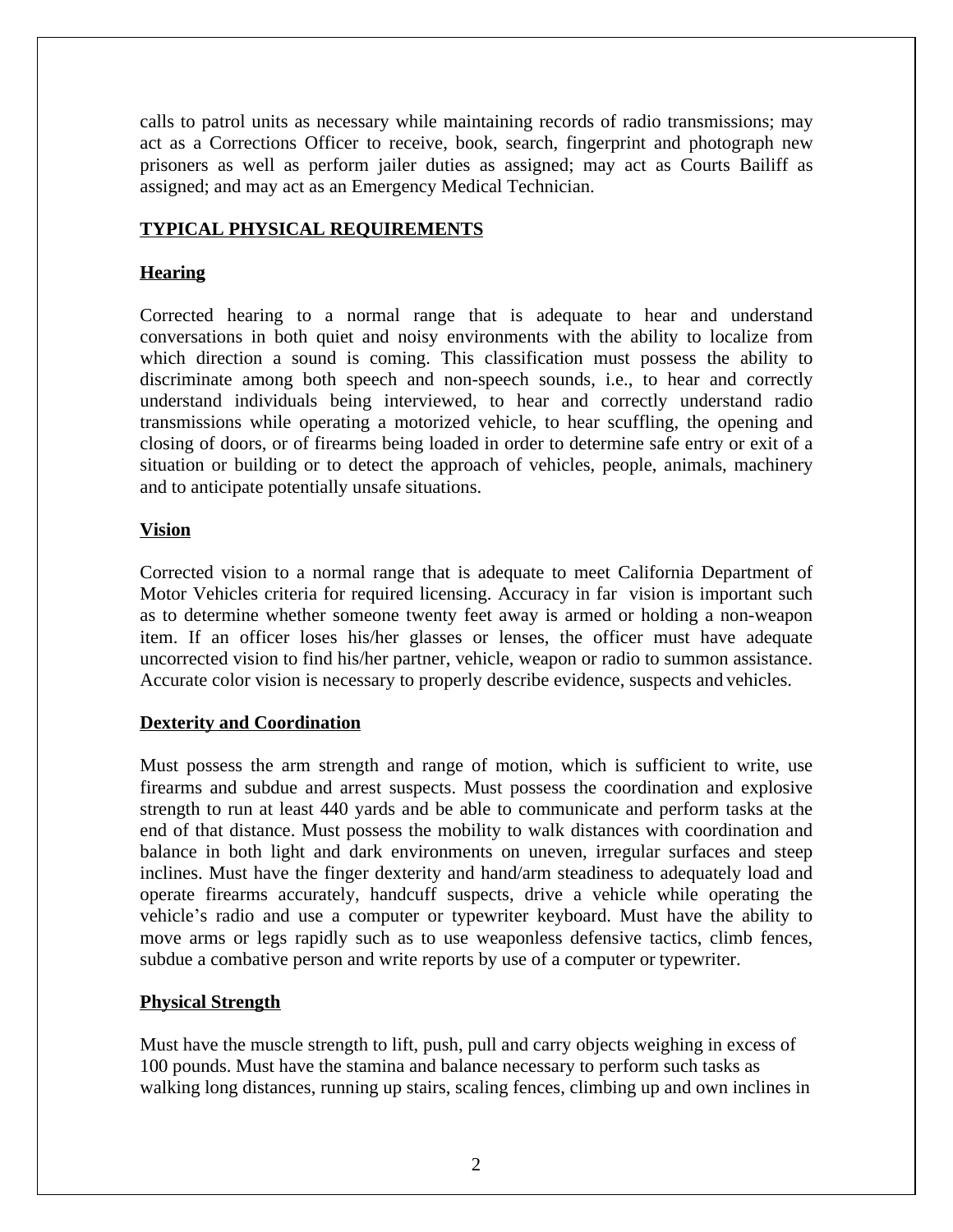uneven terrain and walking on icy surfaces. Must have the trunk strength and stamina as necessary for repeated activities of the mentioned type.

# **MENTAL REQUIREMENTS**

The following mental abilities are required for this position: Alertness, concentration, judgment, patience, memory, problem solving, initiative and the ability to remain calm in threatening, combative and/or confrontational situations. Must be able to effectively assist and/or subdue angry, violent, suicidal, psychologically disturbed or mentally ill individuals. The ability to remain alert during long periods of inactivity is very important for situations such as driving or being seated as a passenger in a moving or stationary vehicle.

# **TYPICAL WORKING CONDITIONS**

Work is performed in all possible environments found within Sierra County. Such environments include an office setting, out of doors in all possible weather conditions, in confined spaces, underground and in extreme cold and heat at all hours of the day and night. Work also includes the possible exposure to different environmental hazards, machinery and moving equipment.

# **EQUIPMENT USED**

Handguns, shotguns, rifles, and ammunition for the use of those weapons. Batons and chemical deterrents as defensive weapons.

Mobile, stationary and hand-held radios for communication.

Computers, word processors and typewriters for completion of comprehensive reports.

Various vehicles used depending on specific assignments, i.e., patrol cars, snowmobiles, search and rescue vehicles and motorized boats.

# **DESIRABLE QUALIFICATIONS**

The successful candidate would possess a combination of the following related education, training and experience for minimum qualification:

| General Education Diploma (G.E.D.) or High School Diploma                |          |  |  |  |  |  |  |
|--------------------------------------------------------------------------|----------|--|--|--|--|--|--|
| Relevant work experience (1 point p/year up to 5 years maximum) 5 points |          |  |  |  |  |  |  |
| <b>Relevant Supervisory experience</b>                                   | 0 points |  |  |  |  |  |  |
| Knowledge and Special Skills                                             | 4 points |  |  |  |  |  |  |
| Possession of Certificate of Completion of Academy                       | 5 points |  |  |  |  |  |  |
| Continuing education (Job Required Training)                             | 5 points |  |  |  |  |  |  |

**Minimum points needed for consideration of employment 21 points**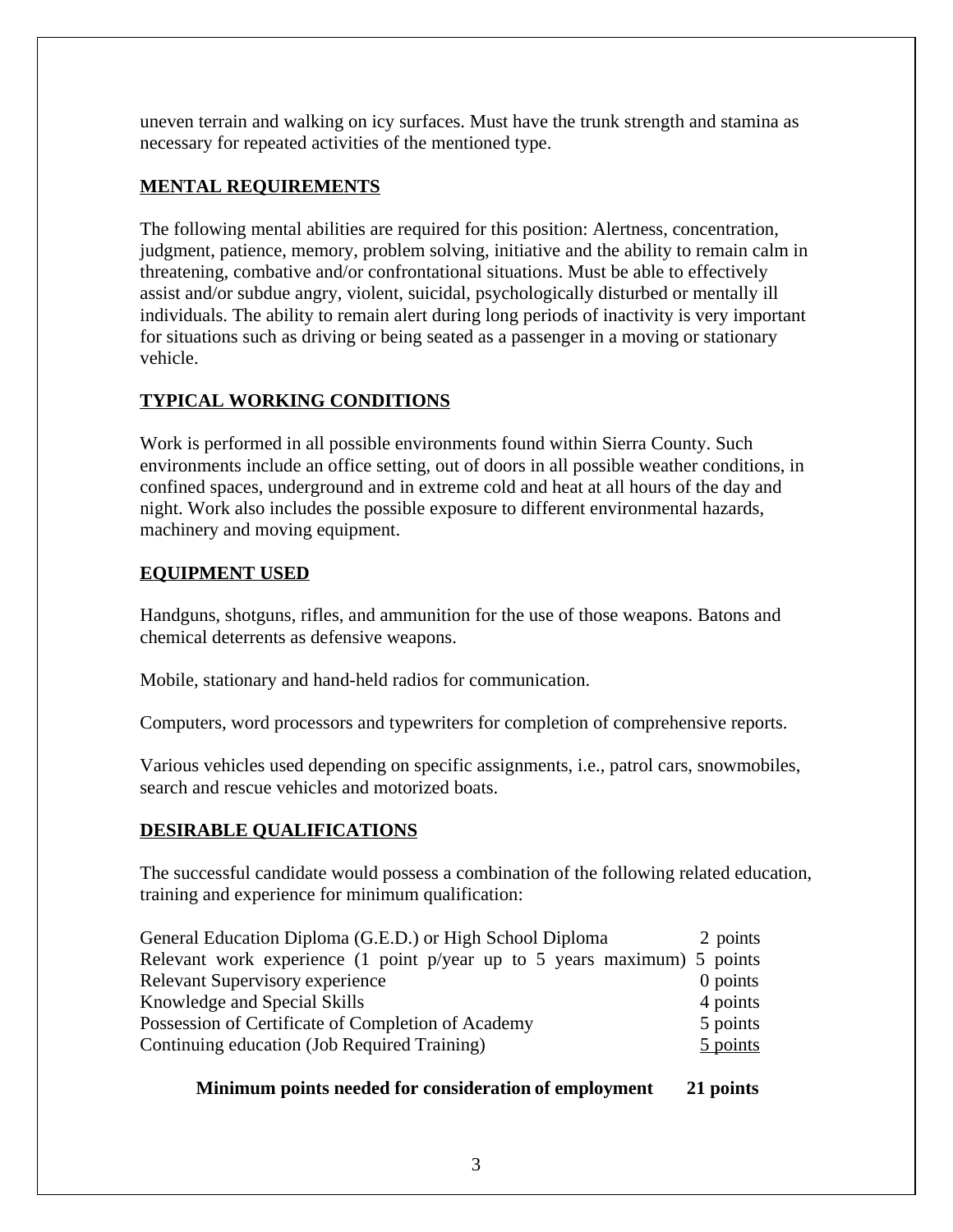In addition, the successful candidate should possess:

- a) The knowledge of the organization of county government and the basic functions of each department,
- b) The thorough understanding of the functions and responsibilities of the county Sheriff/Coroner,
- c) The thorough understanding of the criminal justice system within the State of California and the United States of America,
- d) The correct usage, spelling, grammar and punctuation of the English language, and,
- e) The thorough knowledge of contemporary law enforcement procedures, tactics and equipment.

#### **TRAINING AND EXPERIENCE**

#### **Education:** High School graduate or G.E.D. equivalent as required by California state law.

**Experience:** One year of general work experience involving public contact. Training as an Emergency Medical Technician is desirable but is not a requirement. Successful completion of a Field Training Program not to exceed 60 days in length.

#### **SPECIAL REQUIREMENTS**

| <b>Certifications:</b> | Possession of a valid California driver's license issued by the<br>California Department of Motor Vehicles at the time of<br>employment and maintained throughout employment.                                                                                                                                                                                                                                                                                                                                                                                                                                                                                      |
|------------------------|--------------------------------------------------------------------------------------------------------------------------------------------------------------------------------------------------------------------------------------------------------------------------------------------------------------------------------------------------------------------------------------------------------------------------------------------------------------------------------------------------------------------------------------------------------------------------------------------------------------------------------------------------------------------|
|                        | Possession of a Peace Officer Standards and Training (P.O.S.T.)<br>certified basic law enforcement academy Certificate of<br>Completion.                                                                                                                                                                                                                                                                                                                                                                                                                                                                                                                           |
| <b>Abilities:</b>      | Understand, interpret and apply policies, rules, ordinances and<br>laws pertaining to law enforcement. Follow both oral and written<br>directions. Observe, remember and record events accurately.<br>Secure information from victims, witnesses and suspects. Make<br>independent decisions while working in the field. Analyze<br>situations accurately and adopt effective courses of action under<br>emergency conditions. Write clear and comprehensive reports.<br>Use and care for firearms. Exercise care of and maintain<br>departmental vehicles and equipment. Meet the standards of<br>adequate physical stature, endurance and agility. Establish and |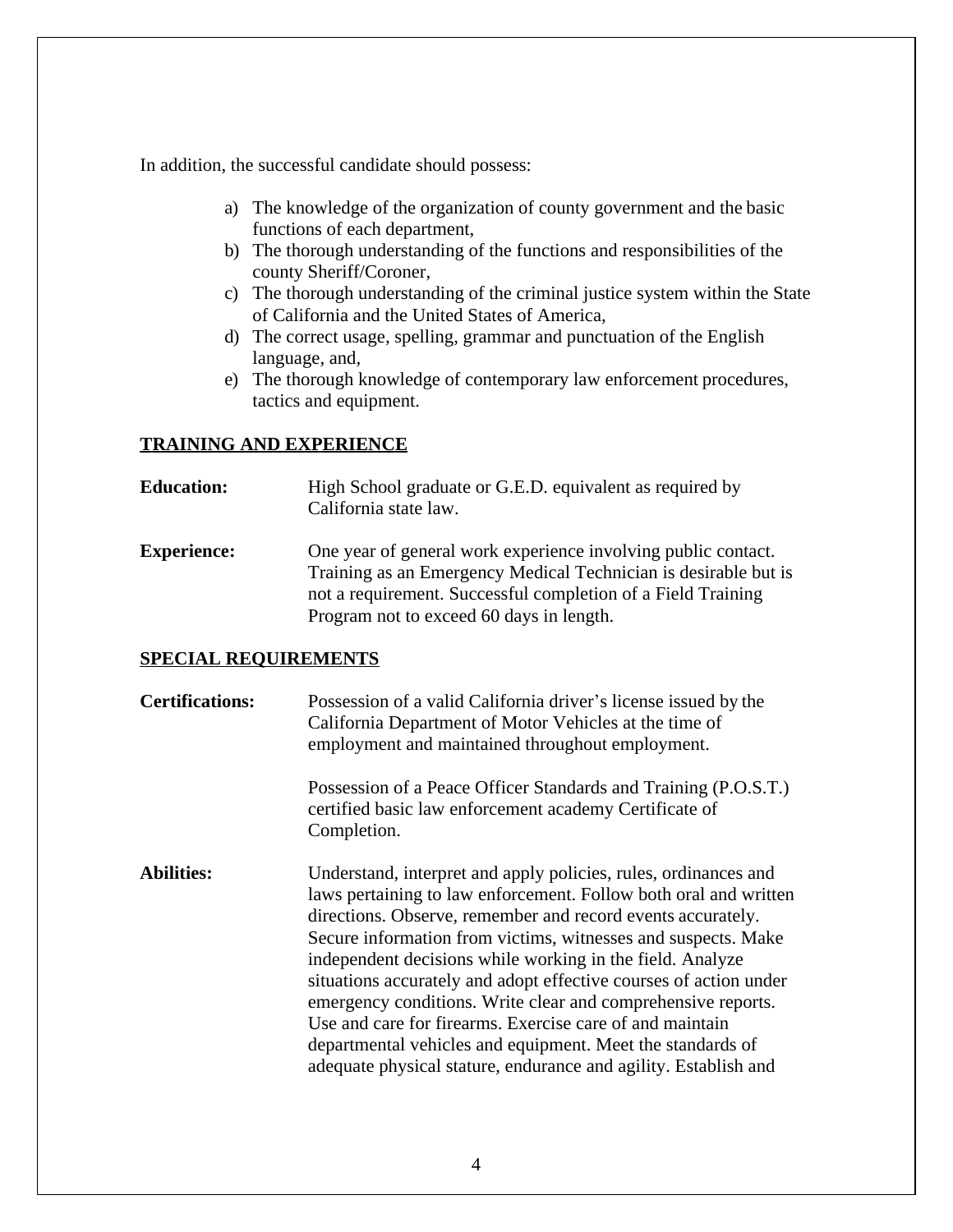maintain cooperative working relationships with fellow employees and the general public.

Physical requirements are in addition, but not limited to, the attached essential functions (ADA) exhibit.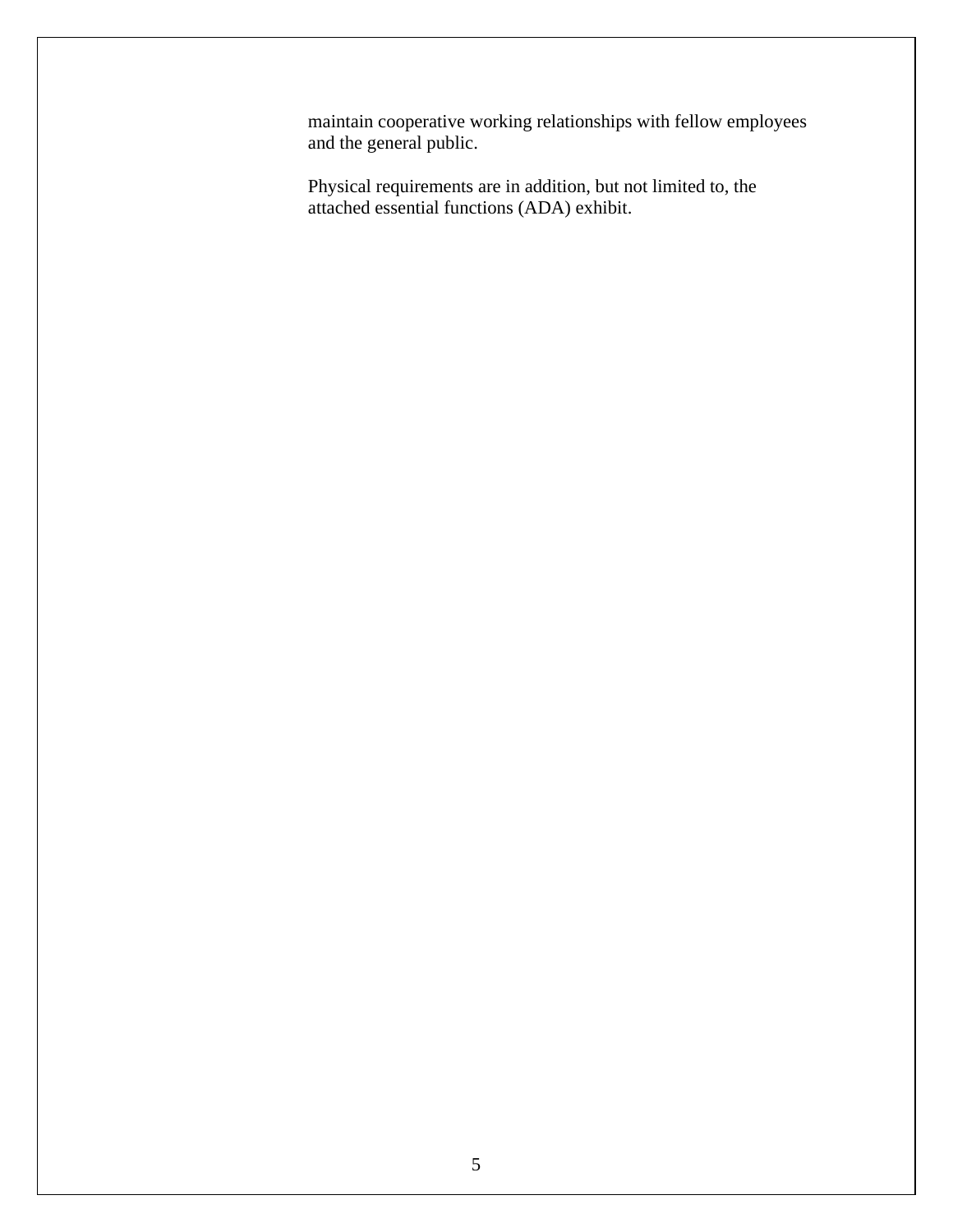# **ESSENTIAL FUNCTIONS (ADA)**

| <b>I. PHYSICAL REQUIREMENTS:</b>                                                                           |                                                                                                                                                    |                                                                                                                |   |   |             |   |          |                           |                |  |  |  |  |
|------------------------------------------------------------------------------------------------------------|----------------------------------------------------------------------------------------------------------------------------------------------------|----------------------------------------------------------------------------------------------------------------|---|---|-------------|---|----------|---------------------------|----------------|--|--|--|--|
| Please review the definitions and check the appropriate box that indicates how often<br><b>Directions:</b> |                                                                                                                                                    |                                                                                                                |   |   |             |   |          |                           |                |  |  |  |  |
| you perform the activity.                                                                                  |                                                                                                                                                    |                                                                                                                |   |   |             |   |          |                           |                |  |  |  |  |
| This factor includes the frequency to which the task appears while performing the<br><b>Frequency:</b>     |                                                                                                                                                    |                                                                                                                |   |   |             |   |          |                           |                |  |  |  |  |
| overall job.                                                                                               |                                                                                                                                                    |                                                                                                                |   |   |             |   |          |                           |                |  |  |  |  |
|                                                                                                            |                                                                                                                                                    |                                                                                                                |   |   |             |   |          |                           |                |  |  |  |  |
|                                                                                                            |                                                                                                                                                    | (once or twice, or never performed)                                                                            |   |   |             |   |          |                           |                |  |  |  |  |
|                                                                                                            | <b>A=Rarely</b><br>$E =$ Daily (from 0-1 hours per day)<br><b>B=Seldom</b><br>F=Daily (from 1-4 hours per day)<br>(on a quarterly to yearly basis) |                                                                                                                |   |   |             |   |          |                           |                |  |  |  |  |
|                                                                                                            |                                                                                                                                                    |                                                                                                                |   |   |             |   |          |                           |                |  |  |  |  |
| <b>C=Occasionally</b><br>G=Daily (from 4-8 hours per day)<br>(on a monthly/bi-monthly basis)               |                                                                                                                                                    |                                                                                                                |   |   |             |   |          |                           |                |  |  |  |  |
|                                                                                                            | (on a weekly basis)<br>D=Frequently                                                                                                                |                                                                                                                |   |   |             |   |          |                           |                |  |  |  |  |
| <b>ACTIVITY</b><br><b>FREQUENCY</b>                                                                        |                                                                                                                                                    |                                                                                                                |   |   |             |   |          |                           |                |  |  |  |  |
|                                                                                                            |                                                                                                                                                    |                                                                                                                | A | B | $\mathbf C$ | D | E        | F                         | G              |  |  |  |  |
| 1.0                                                                                                        |                                                                                                                                                    | Ascending or descending ladders, stairs, scaffolding,                                                          |   |   |             |   |          |                           |                |  |  |  |  |
| $\boldsymbol{0}$                                                                                           | <b>CLIMBIMG</b>                                                                                                                                    | ramps, poles using feet, legs and/or hands and arms.                                                           |   |   |             |   | ×        |                           |                |  |  |  |  |
| $\overline{2.0}$                                                                                           |                                                                                                                                                    | Bending body downward and forward by bending                                                                   |   |   |             |   |          |                           |                |  |  |  |  |
| 0                                                                                                          | <b>STOOPING</b>                                                                                                                                    | spine at the waist.                                                                                            |   |   |             |   | ×        |                           |                |  |  |  |  |
| 3.0                                                                                                        |                                                                                                                                                    | Bending legs at the knee to come to rest on a knee or                                                          |   |   |             |   |          |                           |                |  |  |  |  |
| 0                                                                                                          | <b>KNEELING</b>                                                                                                                                    | knees.                                                                                                         |   |   |             |   | X        |                           |                |  |  |  |  |
| 4.0                                                                                                        |                                                                                                                                                    | Bending the body downward and forward by bending                                                               |   |   |             |   |          |                           |                |  |  |  |  |
| 0                                                                                                          | <b>CROUCH</b>                                                                                                                                      | the leg and the spine.                                                                                         |   |   |             |   | ×        |                           |                |  |  |  |  |
| 5.0                                                                                                        |                                                                                                                                                    | Moving about on hands and knees or hands and feet.                                                             |   |   |             |   |          |                           |                |  |  |  |  |
| 0.                                                                                                         | <b>CRAWLING</b>                                                                                                                                    |                                                                                                                |   |   |             | × |          |                           |                |  |  |  |  |
| 6.0<br>0                                                                                                   | <b>REACHING</b>                                                                                                                                    | Extending hand(s) and $arm(s)$ in any direction.                                                               |   |   |             |   | ×        |                           |                |  |  |  |  |
| 7.0                                                                                                        |                                                                                                                                                    | Standing for long periods of time.                                                                             |   |   |             |   |          |                           |                |  |  |  |  |
| 0                                                                                                          | <b>STANDING</b>                                                                                                                                    |                                                                                                                |   |   |             |   |          | ×                         |                |  |  |  |  |
| 8.0                                                                                                        |                                                                                                                                                    | Moving about on foot.                                                                                          |   |   |             |   |          |                           |                |  |  |  |  |
| 0                                                                                                          | <b>WALKING</b>                                                                                                                                     |                                                                                                                |   |   |             |   |          | ×                         |                |  |  |  |  |
| 9.0                                                                                                        |                                                                                                                                                    | Sits for extended periods of time.                                                                             |   |   |             |   |          |                           |                |  |  |  |  |
| 0                                                                                                          | <b>SITTING</b>                                                                                                                                     |                                                                                                                |   |   |             |   |          | $\times$                  |                |  |  |  |  |
| 10.                                                                                                        |                                                                                                                                                    | Using upper extremities to press against something                                                             |   |   |             |   |          |                           |                |  |  |  |  |
| 00                                                                                                         | <b>PUSHING</b>                                                                                                                                     | with steady force to thrust forward, downward or                                                               |   |   |             |   | X        |                           |                |  |  |  |  |
|                                                                                                            |                                                                                                                                                    | outward.                                                                                                       |   |   |             |   |          |                           |                |  |  |  |  |
| 11.                                                                                                        |                                                                                                                                                    | Using upper extremities to exert force in order to                                                             |   |   |             |   |          |                           |                |  |  |  |  |
| $00\,$<br>12.                                                                                              | <b>PULLING</b>                                                                                                                                     | draw, drag, haul or tug objects in sustained motion.<br>Picking, pinching, typing or otherwise primarily       |   |   |             |   | ×        |                           |                |  |  |  |  |
| $00\,$                                                                                                     | <b>FINGER</b><br><b>DEXTERITY</b>                                                                                                                  | working with fingers rather than the whole hand/arm.                                                           |   |   |             |   |          | $\times$                  |                |  |  |  |  |
| 13.                                                                                                        |                                                                                                                                                    | Applying pressure to an object with the fingers and                                                            |   |   |             |   |          |                           |                |  |  |  |  |
| $00\,$                                                                                                     | <b>GRASPING</b>                                                                                                                                    | palm.                                                                                                          |   |   |             |   |          | $\boldsymbol{\mathsf{x}}$ |                |  |  |  |  |
| 14.                                                                                                        |                                                                                                                                                    | Perceiving attributes of objects such as size, texture,                                                        |   |   |             |   |          |                           |                |  |  |  |  |
| $00\,$                                                                                                     | <b>FEELING</b>                                                                                                                                     | shape or temperature by touching with skin.                                                                    |   |   |             |   |          |                           | X              |  |  |  |  |
| 15.                                                                                                        |                                                                                                                                                    | Expressing or exchanging ideas by means of the                                                                 |   |   |             |   |          |                           |                |  |  |  |  |
| $00\,$                                                                                                     | <b>TALKING</b>                                                                                                                                     | spoken word.                                                                                                   |   |   |             |   |          |                           | $\pmb{\times}$ |  |  |  |  |
| 16.                                                                                                        |                                                                                                                                                    | Receive detailed information through oral                                                                      |   |   |             |   |          |                           |                |  |  |  |  |
| $00\,$                                                                                                     | <b>HEARING</b>                                                                                                                                     | communication.                                                                                                 |   |   |             |   |          |                           | X              |  |  |  |  |
|                                                                                                            |                                                                                                                                                    | Maintaining body equilibrium to prevent falling when                                                           |   |   |             |   |          |                           |                |  |  |  |  |
| 17.<br>$00\,$                                                                                              | <b>BALANCING</b>                                                                                                                                   | walking, standing or crouching on narrow, slippery or<br>erratically moving surfaces exceeding that needed for |   |   |             |   | $\times$ |                           |                |  |  |  |  |
|                                                                                                            |                                                                                                                                                    | ordinary locomotion and maintenance of body                                                                    |   |   |             |   |          |                           |                |  |  |  |  |
|                                                                                                            |                                                                                                                                                    | equilibrium.                                                                                                   |   |   |             |   |          |                           |                |  |  |  |  |
|                                                                                                            |                                                                                                                                                    |                                                                                                                |   |   |             |   |          |                           |                |  |  |  |  |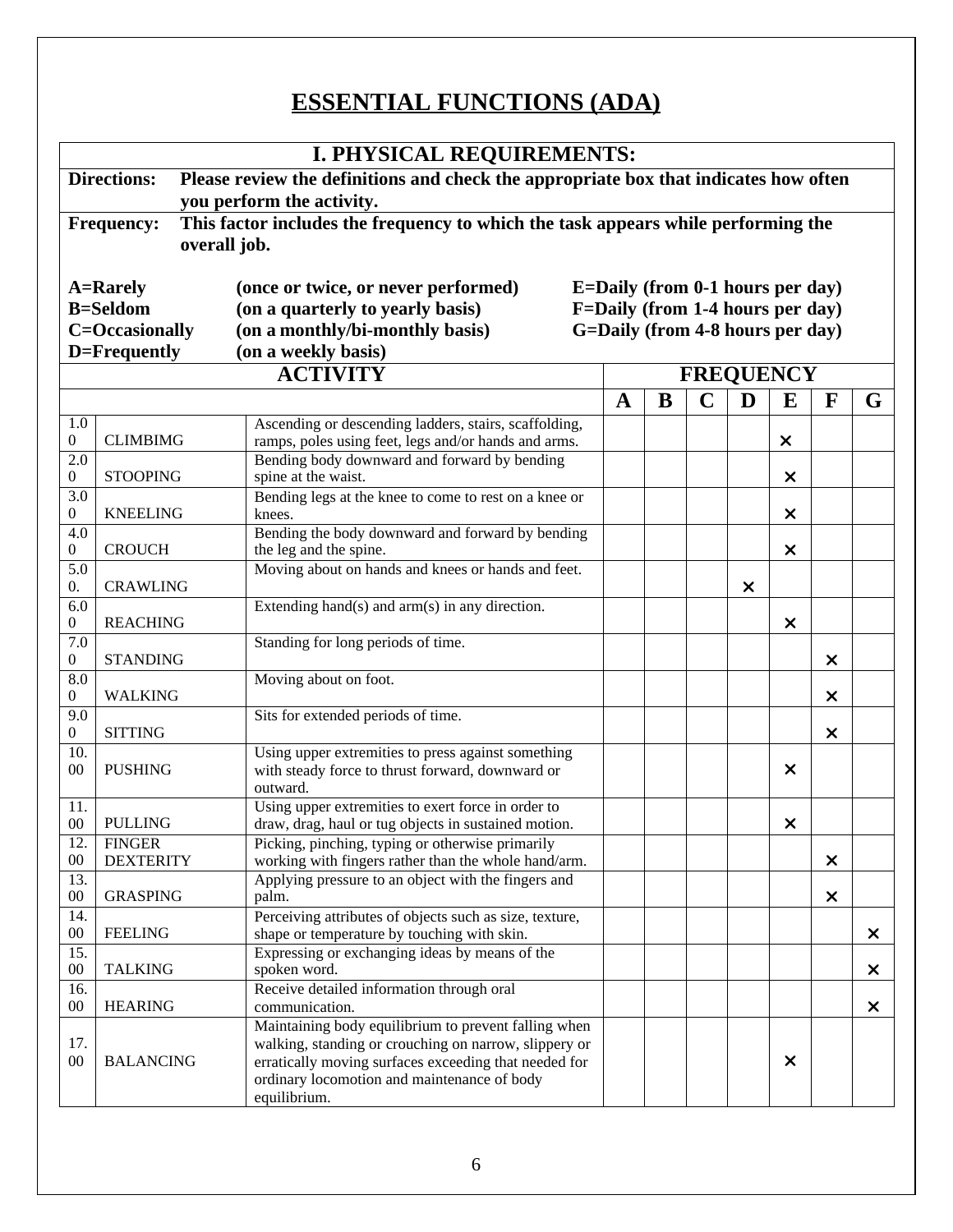|                                                                                                                                                                                                                           |                                           |                                                                                                                   | <b>II. VISUAL REQUIREMENTS:</b> |  |              |   |             |                  |                           |   |                           |
|---------------------------------------------------------------------------------------------------------------------------------------------------------------------------------------------------------------------------|-------------------------------------------|-------------------------------------------------------------------------------------------------------------------|---------------------------------|--|--------------|---|-------------|------------------|---------------------------|---|---------------------------|
| <b>Directions:</b>                                                                                                                                                                                                        |                                           | Please review the definitions and check the appropriate box that indicates how often<br>you perform the activity. |                                 |  |              |   |             |                  |                           |   |                           |
| This factory includes the frequency to which the task appears while performing the<br><b>Frequency:</b><br>overall job.                                                                                                   |                                           |                                                                                                                   |                                 |  |              |   |             |                  |                           |   |                           |
| E=Daily (from 0-1 hours per day)<br><b>A=Rarely</b><br>(once or twice, or never performed)<br>F=Daily (from 1-4 hours per day)<br><b>B=Seldom</b><br>(on a quarterly to yearly basis)<br>G=Daily (from 4-8 hours per day) |                                           |                                                                                                                   |                                 |  |              |   |             |                  |                           |   |                           |
|                                                                                                                                                                                                                           | C=Occasionally<br>D=Frequently            | (on a monthly/bi-monthly basis)<br>(on a weekly basis)                                                            |                                 |  |              |   |             |                  |                           |   |                           |
|                                                                                                                                                                                                                           |                                           | <b>ACTIVITY</b>                                                                                                   |                                 |  |              |   |             | <b>FREQUENCY</b> |                           |   |                           |
|                                                                                                                                                                                                                           |                                           |                                                                                                                   |                                 |  | $\mathbf{A}$ | R | $\mathbf C$ | D                | E                         | F | G                         |
| 1.0<br>$\Omega$                                                                                                                                                                                                           |                                           | Work performed requires the ability to see distances under 12 inches.                                             |                                 |  |              |   |             |                  | $\boldsymbol{\mathsf{x}}$ |   |                           |
| 2.0<br>$\theta$                                                                                                                                                                                                           |                                           | Work performed requires the ability to see at an arm's length.                                                    |                                 |  |              |   |             |                  |                           |   | $\times$                  |
| $\overline{3.0}$<br>$\Omega$                                                                                                                                                                                              |                                           | Work performed requires the ability to see distances over 20 feet.                                                |                                 |  |              |   |             |                  |                           |   | $\boldsymbol{\mathsf{x}}$ |
| 4.0<br>$\theta$                                                                                                                                                                                                           |                                           | Work performed requires the use of both eyes (field of vision)                                                    |                                 |  |              |   |             |                  |                           |   | $\times$                  |
| 5.0<br>$\Omega$                                                                                                                                                                                                           |                                           | Work performed requires the ability to distinguish basic colors.                                                  |                                 |  |              |   |             |                  |                           |   | $\times$                  |
| 6.0<br>$\theta$                                                                                                                                                                                                           |                                           | Work performed requires the ability to distinguish shades of color.                                               |                                 |  |              |   |             |                  |                           |   | $\times$                  |
| 7.0<br>$\theta$                                                                                                                                                                                                           | Work performed requires depth perception. |                                                                                                                   |                                 |  |              |   |             |                  |                           |   | ×                         |

# **OTHER FUNCTIONAL REQUIREMENTS:**

 $\overline{\phantom{a}}$ 

| <b>Directions:</b> | you perform the activity.       | Please review the definitions and check the appropriate boxes which indicate how often |                           |  |  |   |  |   |          |  |  |
|--------------------|---------------------------------|----------------------------------------------------------------------------------------|---------------------------|--|--|---|--|---|----------|--|--|
|                    | <b>ACTIVITY</b>                 | <b>FREQUENCY</b>                                                                       |                           |  |  |   |  |   |          |  |  |
|                    |                                 | A                                                                                      | В                         |  |  | E |  | G |          |  |  |
| 1.0<br>$\theta$    | equipment.                      | Operates truck, tractor, motor vehicles, forklift or other moving                      |                           |  |  |   |  |   | $\times$ |  |  |
| 2.0<br>$\theta$    | Repetitive use of foot control. | (right only)                                                                           |                           |  |  |   |  |   | $\times$ |  |  |
|                    |                                 | (left only)                                                                            | X                         |  |  |   |  |   |          |  |  |
|                    |                                 | (both)                                                                                 |                           |  |  |   |  |   | $\times$ |  |  |
| 3.0<br>$\Omega$    | Repetitive use of hands.        | (right only)                                                                           |                           |  |  |   |  |   | $\times$ |  |  |
|                    |                                 | (left only)                                                                            | $\boldsymbol{\mathsf{x}}$ |  |  |   |  |   |          |  |  |
|                    |                                 | (both)                                                                                 |                           |  |  |   |  |   | ×        |  |  |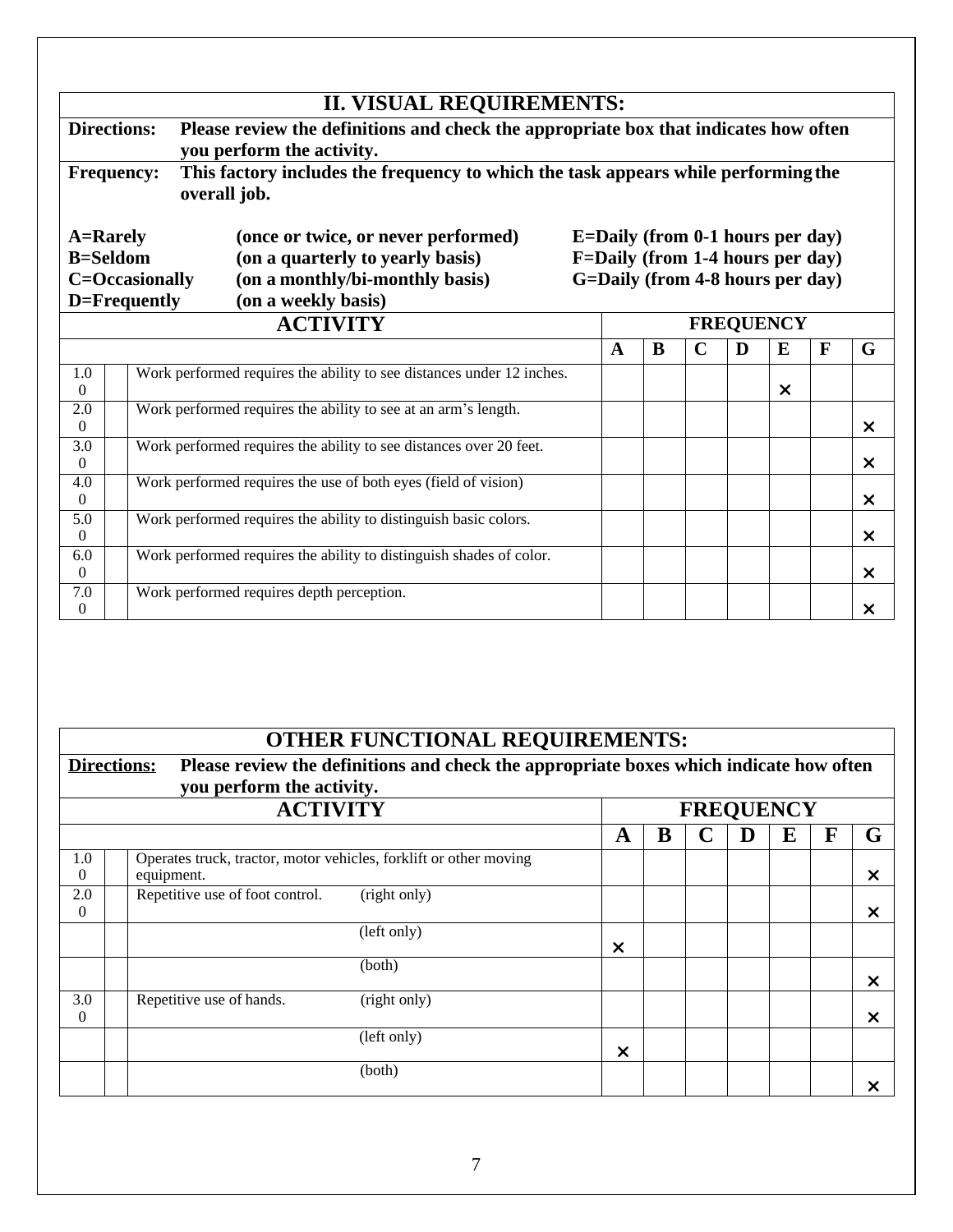| Directions:                  | Please review the definitions and check the appropriate box that indicates how often<br>you work under the conditions.         |                                  |   |                |                  |   |              |   |  |  |
|------------------------------|--------------------------------------------------------------------------------------------------------------------------------|----------------------------------|---|----------------|------------------|---|--------------|---|--|--|
| <b>Frequency:</b>            | This factor includes the frequency to which the task appears while performing the<br>overall job.                              |                                  |   |                |                  |   |              |   |  |  |
|                              | <b>A=Rarely</b><br>(once or twice, or never performed)<br>E=Daily (from 0-1 hours per day)<br>F=Daily (from 1-4 hours per day) |                                  |   |                |                  |   |              |   |  |  |
| <b>B=Seldom</b>              | (on a quarterly to yearly basis)                                                                                               |                                  |   |                |                  |   |              |   |  |  |
|                              | (on a monthly/bi-monthly basis)<br>C=Occasionally                                                                              | G=Daily (from 4-8 hours per day) |   |                |                  |   |              |   |  |  |
|                              | D=Frequently<br>(on a weekly basis)<br><b>ACTIVITY</b>                                                                         |                                  |   |                | <b>FREQUENCY</b> |   |              |   |  |  |
|                              |                                                                                                                                | $\mathbf{A}$                     | B | $\mathbf C$    | D                | E | $\mathbf{F}$ |   |  |  |
|                              |                                                                                                                                |                                  |   |                |                  |   |              | G |  |  |
| 1.0<br>$\overline{0}$        | Works outside in various types of weather.                                                                                     |                                  |   |                |                  |   |              | × |  |  |
| 2.0                          | Works inside.                                                                                                                  |                                  |   |                |                  |   |              |   |  |  |
| $\theta$                     |                                                                                                                                |                                  |   |                |                  |   |              | × |  |  |
| 3.0<br>$\Omega$              | Works in extreme cold, below 32 degrees F, for more than 1 hour.                                                               |                                  |   |                | ×                |   |              |   |  |  |
| 4.0                          | Works in extreme heat, above 100 degrees F, for more than 1 hour.                                                              |                                  |   |                |                  |   |              |   |  |  |
| $\Omega$                     |                                                                                                                                |                                  |   |                | $\times$         |   |              |   |  |  |
| $\overline{5.0}$<br>$\Omega$ | Worker is subject to vibration (oscillating movements of the extremities<br>or whole body).                                    |                                  |   | $\times$       |                  |   |              |   |  |  |
| 6.0                          | Works in excessive humidity.                                                                                                   |                                  |   |                |                  |   |              |   |  |  |
| $\Omega$                     |                                                                                                                                |                                  |   | $\times$       |                  |   |              |   |  |  |
| 7.0<br>$\Omega$              | Works in dry atmosphere.                                                                                                       |                                  |   | $\times$       |                  |   |              |   |  |  |
| 8.0                          | Works in environment with constant noise (to cause worker to shout to                                                          |                                  |   |                |                  |   |              |   |  |  |
| $\Omega$                     | be heard).                                                                                                                     |                                  |   | ×              |                  |   |              |   |  |  |
| 9.0<br>$\boldsymbol{0}$      | Exposed to dust.                                                                                                               |                                  |   | $\times$       |                  |   |              |   |  |  |
| 10.                          | Exposed to silica                                                                                                              |                                  |   |                |                  |   |              |   |  |  |
| 00                           |                                                                                                                                |                                  |   | ×              |                  |   |              |   |  |  |
| 11.<br>00                    | Exposed to fumes, smoke or gases (anesthetic gases, ethylene oxide, etc).                                                      |                                  |   | ×              |                  |   |              |   |  |  |
| 12.                          | Exposed to grease and oils (air and/or skin exposure).                                                                         |                                  |   |                |                  |   |              |   |  |  |
| $00\,$                       |                                                                                                                                |                                  |   | ×              |                  |   |              |   |  |  |
| 13.<br>$00\,$                | Exposed to electrical energy.                                                                                                  |                                  |   | $\times$       |                  |   |              |   |  |  |
| 14.                          | Exposed to pesticides.                                                                                                         |                                  |   |                |                  |   |              |   |  |  |
| $00\,$                       |                                                                                                                                |                                  |   | $\pmb{\times}$ |                  |   |              |   |  |  |
| 15.<br>$00\,$                | Exposed to solvents or other chemicals. (Specify types of chemicals-<br>air and/or skin exposure)                              |                                  |   |                |                  |   |              |   |  |  |
| 16.                          | Works on slippery or uneven surfaces.                                                                                          |                                  |   | $\pmb{\times}$ |                  |   |              |   |  |  |
| $00\,$                       |                                                                                                                                |                                  |   | $\times$       |                  |   |              |   |  |  |
| 17.<br>$00\,$                | Works around machinery with moving parts or stationary equipment.                                                              |                                  |   | $\times$       |                  |   |              |   |  |  |
| 18.                          | Works around moving objects or vehicles.                                                                                       |                                  |   |                |                  |   |              |   |  |  |
| $00\,$                       |                                                                                                                                |                                  |   |                |                  | × |              |   |  |  |
| 19.                          | Works on ladders or scaffolding.                                                                                               |                                  |   |                |                  |   |              |   |  |  |
| $00\,$<br>20.                | Works below ground.                                                                                                            |                                  |   | $\pmb{\times}$ |                  |   |              |   |  |  |
| $00\,$                       |                                                                                                                                |                                  |   | $\pmb{\times}$ |                  |   |              |   |  |  |
| 21.                          | Works with hands in water.                                                                                                     |                                  |   |                |                  |   |              |   |  |  |
| $00\,$<br>22.                | Works in confined spaces.                                                                                                      |                                  |   | $\pmb{\times}$ |                  |   |              |   |  |  |
| $00\,$                       |                                                                                                                                |                                  |   | $\pmb{\times}$ |                  |   |              |   |  |  |